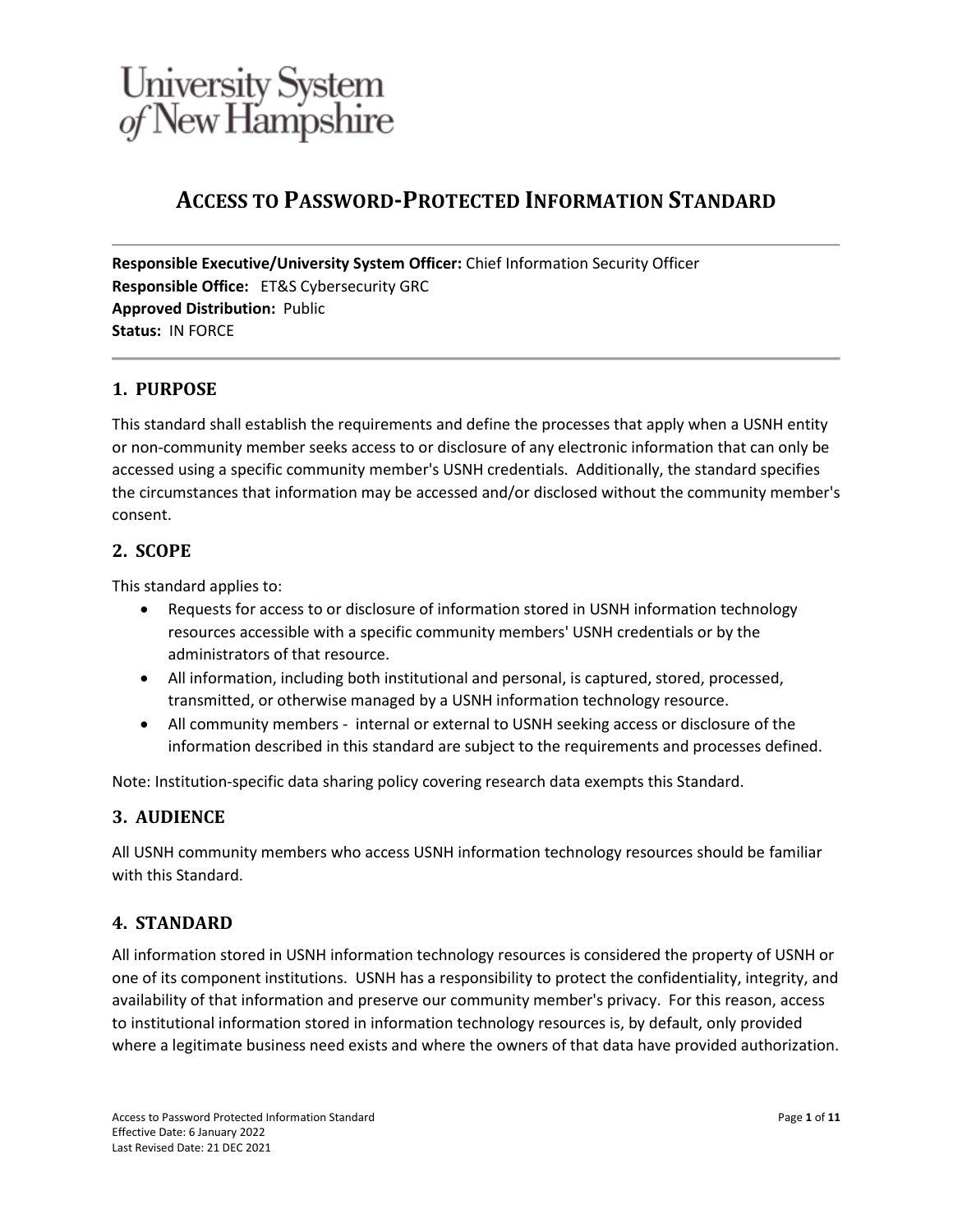Institutional information associated with a specific community member and requires using their USNH credentials to access accounts will be referred to as password-protected information for the remainder of this standard. This includes access to community members' accounts, USNH technology resources, and activity while accessing USNH technology resources.

USNH may access or disclose password-protected information without user consent only under the limited circumstances described in this standard.

# **Password-Protected Information Request Types**

There are eleven distinct types of requests for password-protected information:

- Subpoena court order, search warrant, or another legal requirement
- Legal Hold (to preserve data)
- Conduct Investigation
- Freedom of Information/Right-to-Know Request
- Personal Information for a deceased community member
- Life & Safety Event
- Academic honesty investigation
- Cybersecurity investigation
- Regular information technology resource operations
- Request to delete/takedown publicly accessible content belonging to another community member
- Mission-critical business continuity

## **Subpoena, Court Order, Search Warrant, or Other Legal Requirement**

All requests for password-protected information arising from a legal process, including subpoenas, court orders, search warrants, government investigations, or litigation, shall be referred to the USNH General Counsel's Office (GCO) before any action is taken.

#### **Legal Holds**

Legal holds, preserving a snapshot of specific records indefinitely but that do not involve a search of those records, shall be referred to the USNH GCO before taking action. Only members of the GCO shall access information preserved under a legal hold.

#### **Conduct Investigations**

Access to password-protected information related to a Human Resources (HR), Title IX Office, or Student Conduct Office investigations shall be referred to the USNH GCO for review before any action. Access to the information requested as part of an HR conduct investigation can only be given to HR personnel, the Director of the Title IX Office, the Director of the Student Conduct Office (as applicable), or the USNH GCO.

#### **Freedom of Information Act/Right to Know Requests**

Members of the public can request and receive certain types of institutional information of public record under the Freedom of Information Act (FOIA) or Right to Know (RTK). In some circumstances, these requests include password-protected information, requiring the assistance of Enterprise Technology &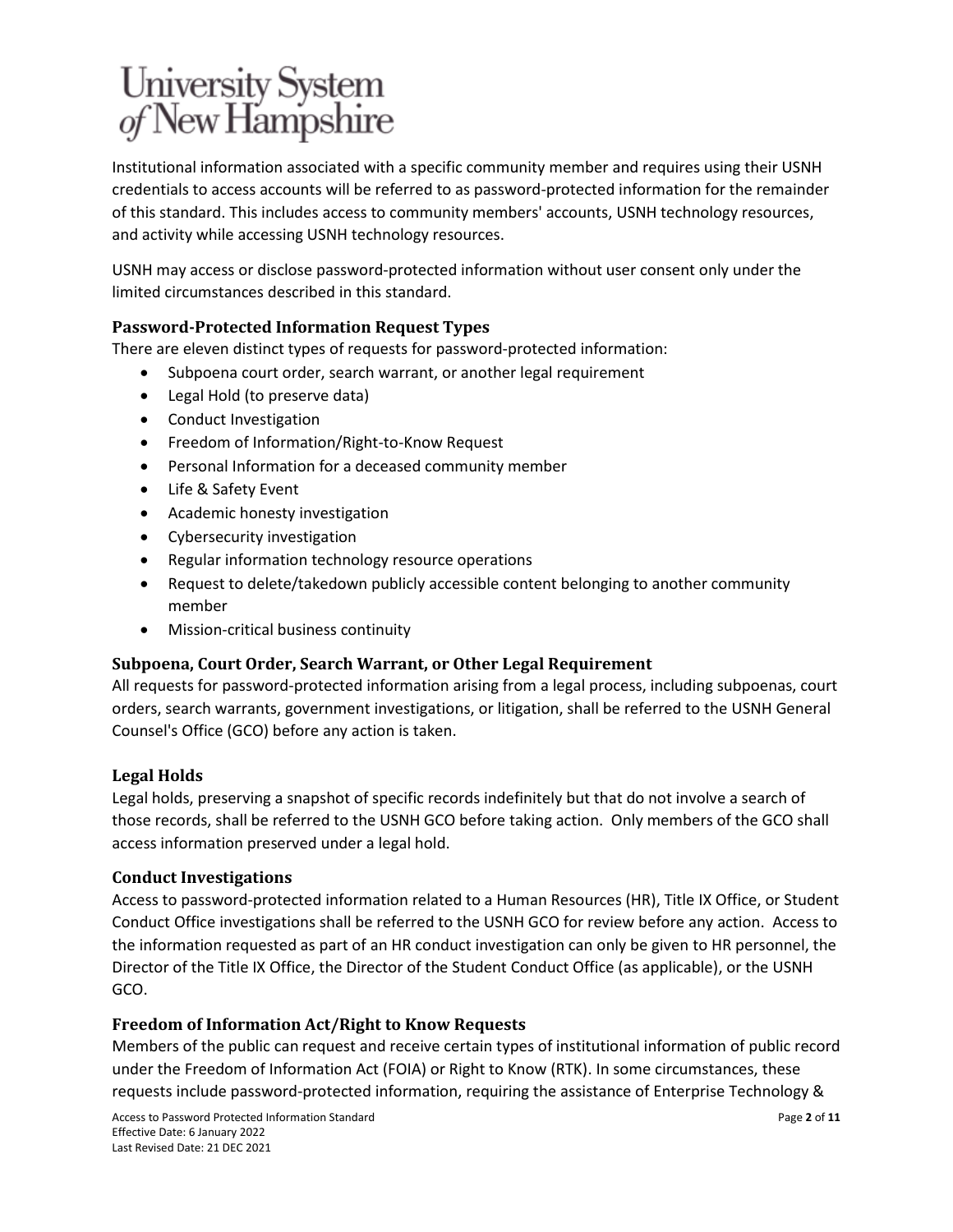Services (ET&S) to fulfill. Before any action, FOIA and RTK requests shall be referred to the USNH GCO to determine the legitimacy and legality of the request.

FOIA and RTK requests are not considered confidential. USNH community members whose passwordprotected information is included in the target of a FOIA or RTK request shall be notified via e-mail using their institutional e-mail address prior to the search. As USNH is legally required to fulfill these requests, community members' consent is not applicable.

NOTE: Student e-mail is not considered a public record for these purposes.

#### **Access to Personal Information for Deceased Community Members**

In circumstances where information contained in password-protected accounts associated with a deceased community member, a request shall be made in writing to Cybersecurity Governance, Risk, and Compliance (GRC) that specifies the following:

- Name of the community member
- Name of the requester
- The request for specific information may include search terms, e-mails sent to specific addresses, etc.
- The relationship of the requester to the deceased community member

Only the executor of the estate or the next of kin will be granted access to a deceased community member's information. Documentation is required to establish this relationship. The USNH GCO shall review and validate the legality of this documentation prior to any action. The USNH GCO and HR will authorize or decline the release of information.

Once the USNH GCO authorizes ET&S to provide the requested information, Cybersecurity GRC shall coordinate the provision of the information with the appropriate ET&S service lines. Cybersecurity GRC may require a management review of the appropriate administrative, academic, or business unit before releasing information.

Information provided to the community member's executor or next of kin shall be restricted to the specific information approved by the GCO. No direct access to USNH information technology resources or USNH user credentials will be granted to the requester.

#### **Access to Information Related to an Ongoing Event Impacting Life & Safety**

In the event of an incident with potential life and safety considerations, ET&S shall be empowered to provide all available information that might, in the opinion of the emergency response team, help preserve life and safety.

The following individuals shall have the power to authorize this kind of emergency access and use:

- Chief Information Officer
- Chief Information Security Officer
- Institutional Chief Operations Officer
- Institutional Chief of Police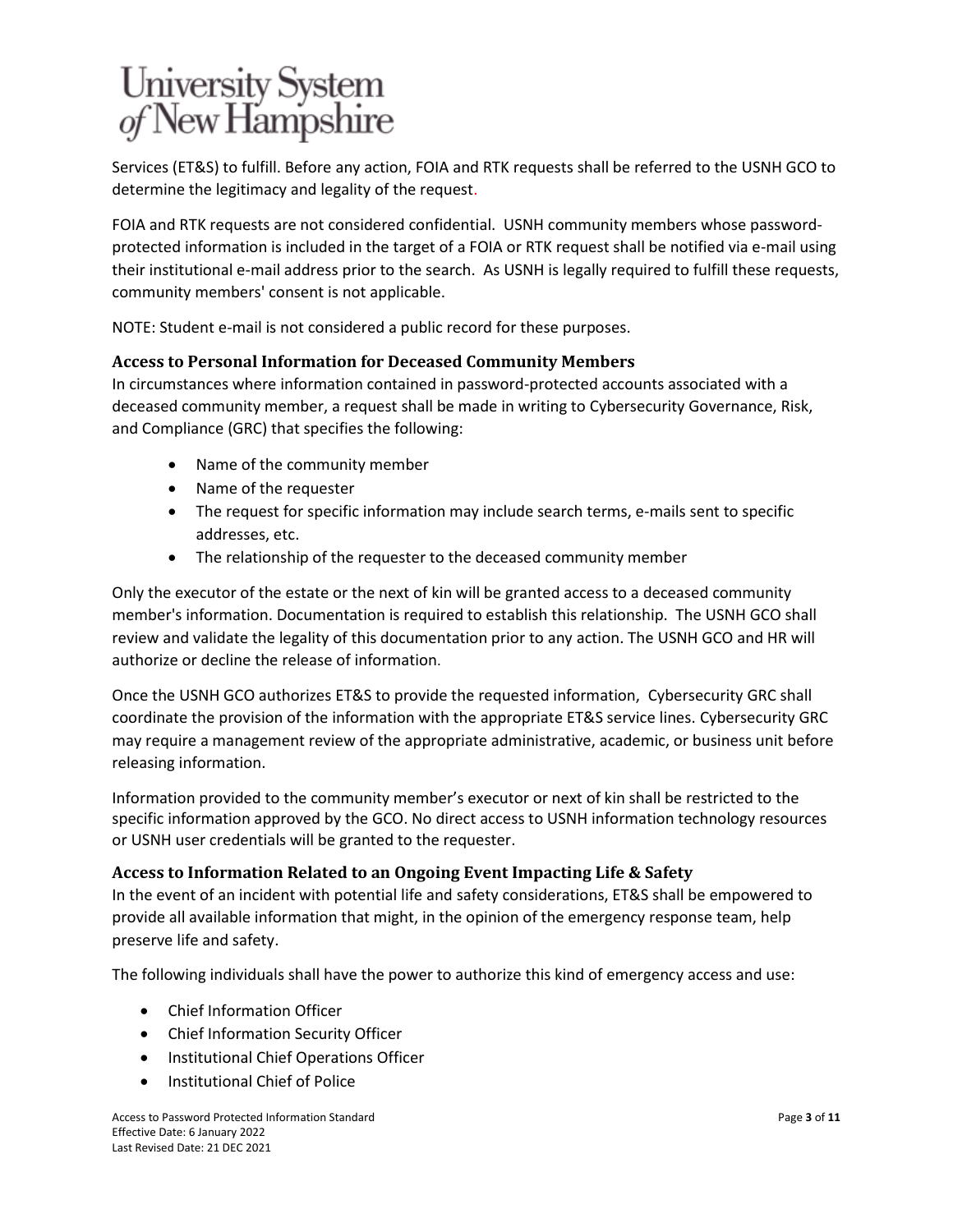• Institutional CEO

Emergency access and use of password-protected information shall utilize the least intrusive means to obtain only the information necessary to assess and resolve the emergency. The authorizing individual should weigh the need for access/use against other USNH or institutional concerns, including academic freedom, personal privacy, and integrity of institutional operations, and determine if the need for emergency access and use outweighs countervailing considerations.

The aforementioned leaders may verbally provide authorization for emergency access to the ET&S emergency response team member during an event. The authorizing ET&S member, Institutional CEO, or COO shall notify the appropriate institutional Chief of Police or Campus Safety director (if not the authorizing entity) of the emergency action taken.

The ET&S representative shall document the authorization and act as the primary point of contact for the emergency response team for the duration of the event.

## **Access to Information Related to an Academic Honesty/Integrity Investigation**

In circumstances where a faculty member suspects a violation of the institution's policy on academic honesty or integrity has occurred, they may request ET&S to assist the investigation by providing information regarding information technology resource usage. Resources may include but are not limited to network activity, application access, and activity.

Faculty shall submit requests for this type of information to ET&S in writing and require sign-off from either an Associate Dean, Dean, or the Registrar. ET&S shall treat this request as confidential and maintain an audit trail that includes the initial request and academic leadership sign-off.

Faculty members and academic departments making the request shall ensure the completion of all requirements defined in the relevant institution's policy. Requirements include but not are not limited to a notification to students and/or academic leadership and making any determinations about suspected violations and penalties.

Note: There are limits to the information available to ET&S. Requests will be met where possible and practical.

## **Access to Information Related to a Cybersecurity Incident Investigation**

In a declared cybersecurity incident, individuals within ET&S may require access to information, including password-protected information that exceeds the access those individuals would normally be granted to perform their assigned roles. In these circumstances, a Cybersecurity & Networking (CS&N) team representative shall submit a written request to Cybersecurity GRC. The Chief Information Security Officer (CISO) or Chief Information Officer (CIO) shall approve the request.

This request shall be considered confidential and not be discussed or shared with anyone outside the designated Incident Response Team or CS&N leadership. Community members whose passwordprotected information is included in this request shall not be notified or asked for consent to preserve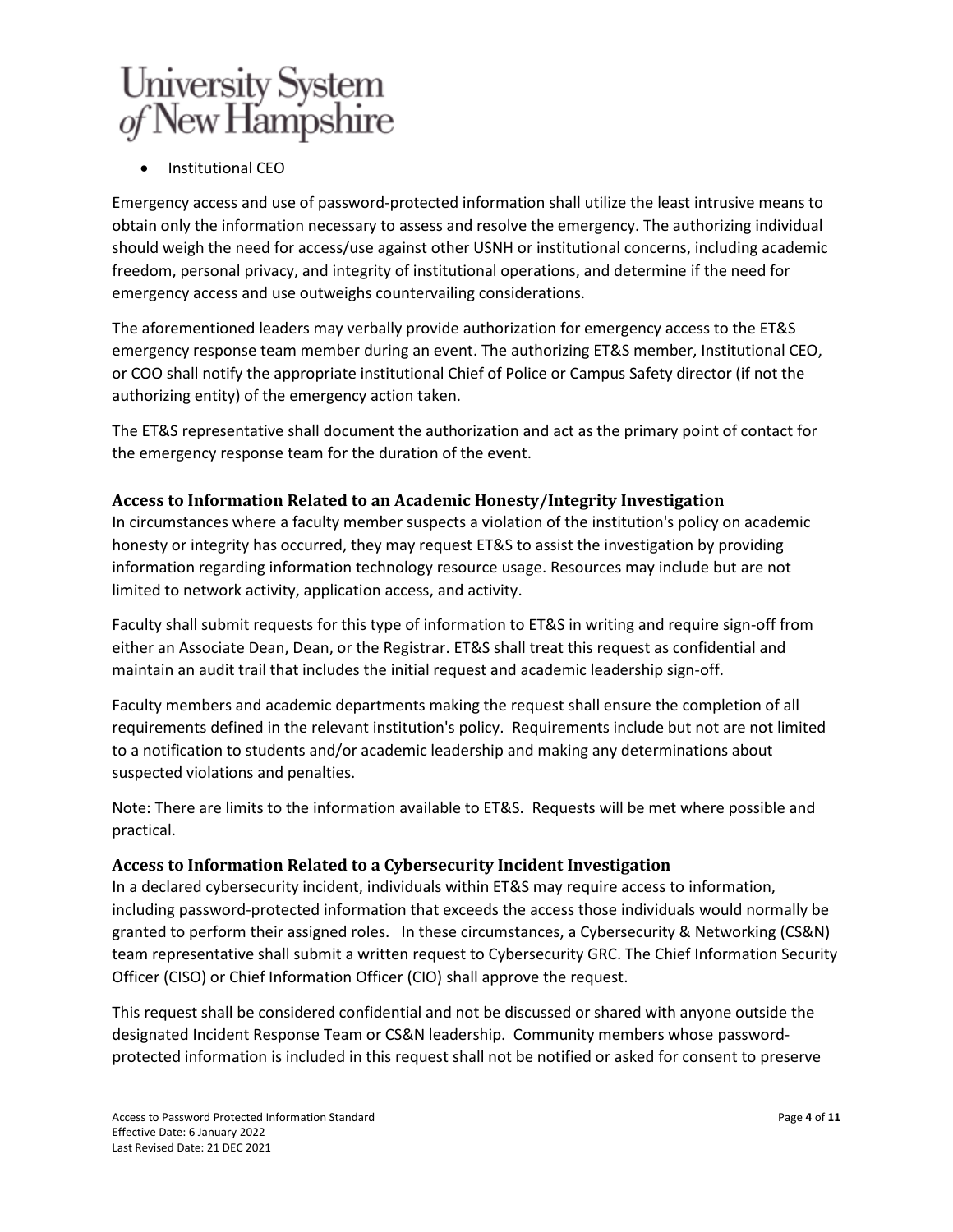the confidentiality of the incident investigation. Access granted shall be limited to the minimum information necessary.

# **Access to Information During Regular Information Technology Resource Operations**

USNH information technology resources require operational management and ongoing maintenance to ensure proper operation, the deployment of software or hardware updates, and adherence to regulatory and contractual obligations. Accordingly, to perform this work, ET&S-approved vendors and other authorized individuals may access password-protected information, solely for these purposes, without user consent or notification.

During this kind of access, ET&S personnel may observe password-protected information. Except as provided elsewhere in this standard, ET&S personnel is not permitted to seek out password-protected information that is not germane to the specific information technology resource operations and support activities being performed. Any unavoidable examination of password-protected information shall be limited to the minimum required to perform such duties. ET&S personnel are not exempt from the prohibition against personal or confidential information disclosure.

In their duties, ET&S personnel may inadvertently discover or suspect violations of law or USNH policy listed. In that case, they may preserve the data and report such violations using the appropriate reporting mechanism for the violation observed.

# **Request to Take Down Publicly Accessible Content**

A USNH entity may submit a request for access to password-protected information to remove publicly accessible content belonging to another community member. The community member should first attempt to reach a takedown agreement with the account owner serving the content. In cases wherein an agreement is not reached, Cybersecurity GRC will submit a petition to the content owner for removal on behalf of the requester. If consent is not granted, Cybersecurity will consult with the GCO and proceed with the request as deemed appropriate.

Note: The DMCA Compliance Standard addresses takedown requests related to copyrighted material.

## **Access to Password Protected Information for mission-critical business continuity**

Individuals may need access to information associated with an account to support mission-critical services.

Examples may include:

- Post-separation business continuity
- A faculty member requesting access to another faculty member's course in a learning management system
- A supervisor requesting access to a team member's e-mail account while that person is out on leave

Access to Password Protected Information Standard Effective Date: 6 January 2022 Last Revised Date: 21 DEC 2021 Page **5** of **11** If a USNH entity identifies a legitimate need to access the password-protected information of a USNH community member, every effort shall be made to obtain the information from the individual. However, if the direct transfer of information is not possible, a supervisor or an individual in the leadership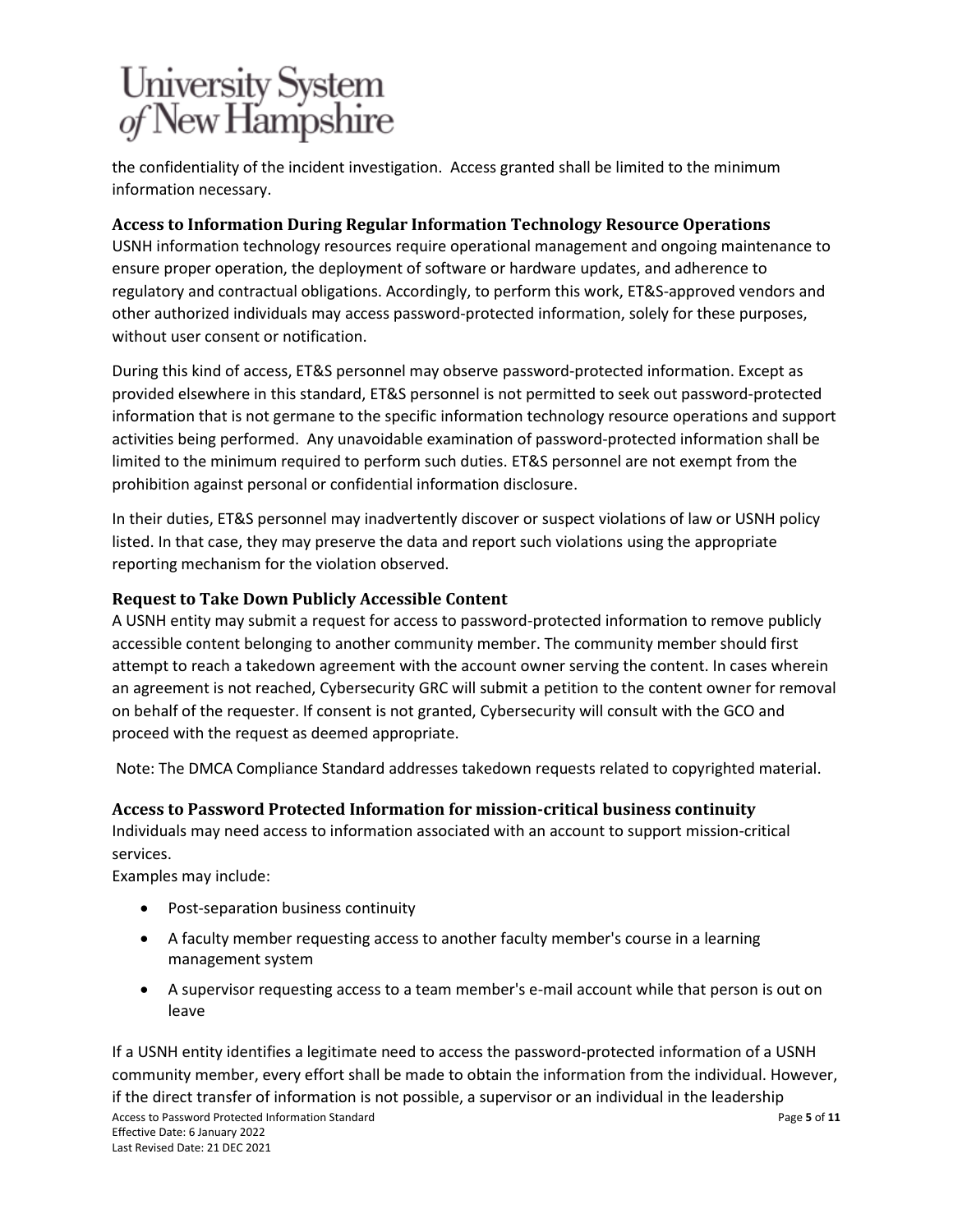hierarchy of the community member shall submit the request. The written consent of the community member is the preferred mechanism for approval. However, if consent is not available, written authorization from an appropriate institutional Vice President shall be required.

ET&S - Identity & Access Management (IAM) shall administer and facilitate these requests as outlined in this standard's roles and responsibilities section.

Access request requirements and limitations:

- A specific business need shall accompany the request; the IAM team may deny submissions lacking a legitimate business purpose
- The request shall name specific individual(s), and any access granted will be limited to the named individuals.
- Access granted shall be limited to the minimum password-protected information necessary to address the business need.
- Successful granting access does not alter or modify any intellectual property or content ownership rights addressed in other USNH and/or institutional policies or contracts.
- Requests granting access to e-mails or documents contained in a former employee's account, which is also an active or prior student, shall be limited to specific terms.

## **Special Notice Regarding Personal Information**

All information processed through or stored on institutional information technology resources (e.g., enterprise e-mail, cloud storage) is subject to discovery in legal proceedings and requests for the Right to Know Act. USNH advises community members that information they might consider private can be legitimately accessed or disclosed under any of the above-mentioned circumstances. Any personal information stored on USNH information technology resources is subject to disclosure.

## **Transparency and Traceability**

Anytime access to or disclosure of password-protected information requiring the involvement of ET&S is approved without community member consent, a record of that access or disclosure shall be created that includes, at a minimum, the following:

- The type of password-protected information requested
- A description of the password-protected information that was accessed or disclosed
- The justification for the access or disclosure
- The designated approver(s) name(s)
- Documentation supporting all required approvals
- Any notifications sent to the community member

These records shall be collected and maintained by Cybersecurity GRC under the oversight of the Chief Information Security Officer (CISO) for seven years.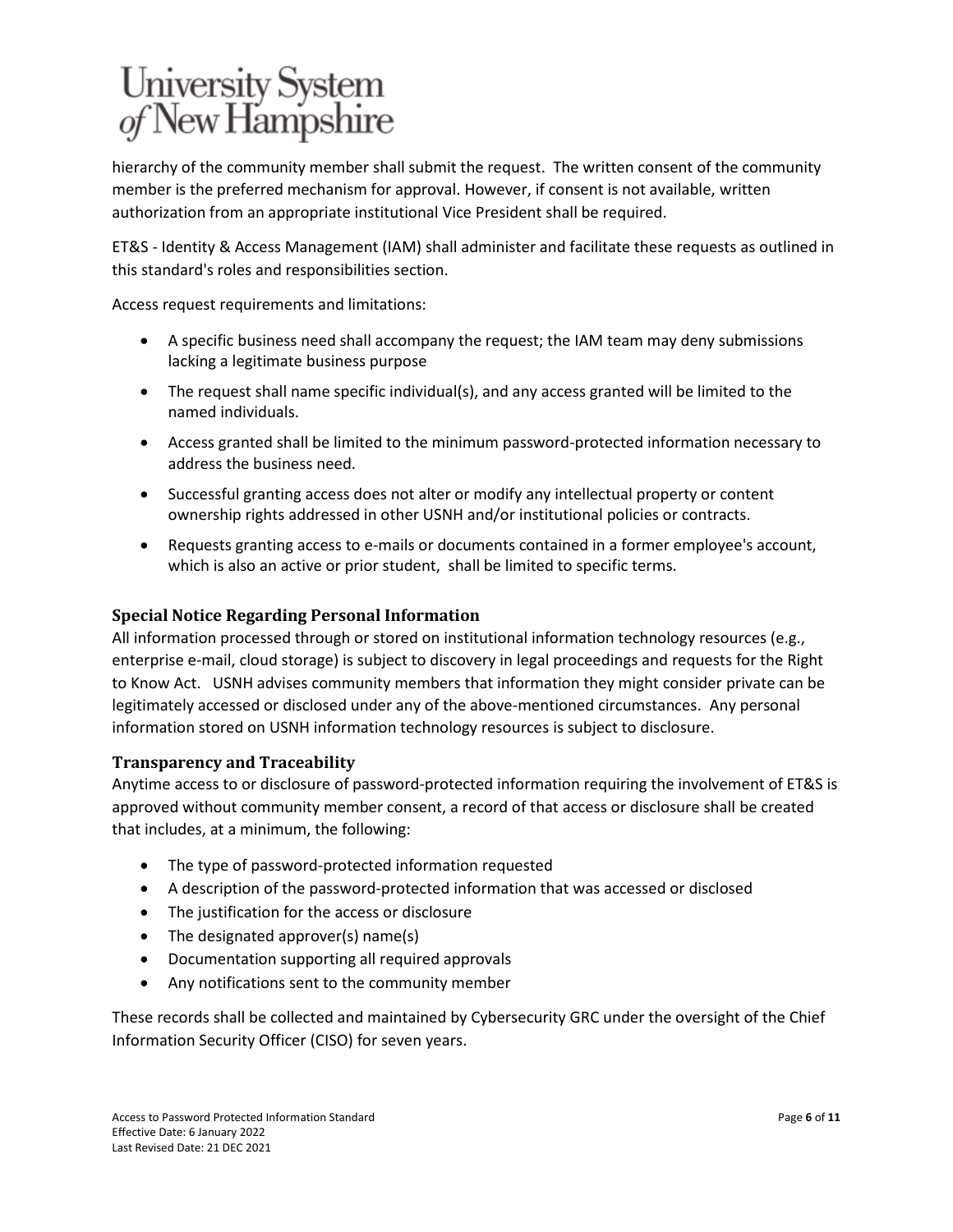# **5. MAINTENANCE OF PROCESSES AND PROCEDURES SUPPORTING THIS STANDARD**

As part of the mandatory annual review of this Standard required by the *USNH Cybersecurity Policy*, the processes and procedures that support the requirements defined in this standard shall be reviewed, and where needed, updated to ensure currency and continuous improvement.

# **6. ENFORCEMENT**

Failure to comply with this standard puts the University System, its component institutions, and its information and information technology resources at risk and may result in disciplinary action. Disciplinary procedures will be appropriate for the individual responsible for non-compliance (e.g., students, faculty, staff, vendors) as outlined in the relevant institutional regulations for that individual (e.g., student conduct and/or applicable personnel policies).

Employees who are members of institutionally recognized bargaining units are subject to this standard and are covered by the disciplinary provisions set forth in the agreement for their bargaining units for any violation.

# **7. EXCEPTIONS**

Exceptions cannot be granted to this Standard.

# **8. ROLES AND RESPONSIBILITIES**

## **ASSOCIATE DEAN, DEAN, REGISTRAR:**

Access to Information Related to an Academic Honesty/Integrity Investigation

• Sign-off on requests for information related to academic honesty/integrity investigations

## **CHIEF INFORMATION OFFICER (CIO):**

## **General:**

• Standard enforcement

## **Access and/or use information related to an ongoing event impacting life and safety:**

- Authorize ET&S to access and/or use information related to an ongoing event impacting life and safety as deemed necessary.
- Notify appropriate institutional Chief of Police or Campus Safety director (if not the authorizing entity) of authorization granted.

## **Access and/or use information related to a cyber incident investigation:**

• Authorize ET&S to access and/or use information related to a cybersecurity incident investigation as deemed necessary.

#### **CHIEF INFORMATION SECURITY OFFICER (CISO):**

#### **General:**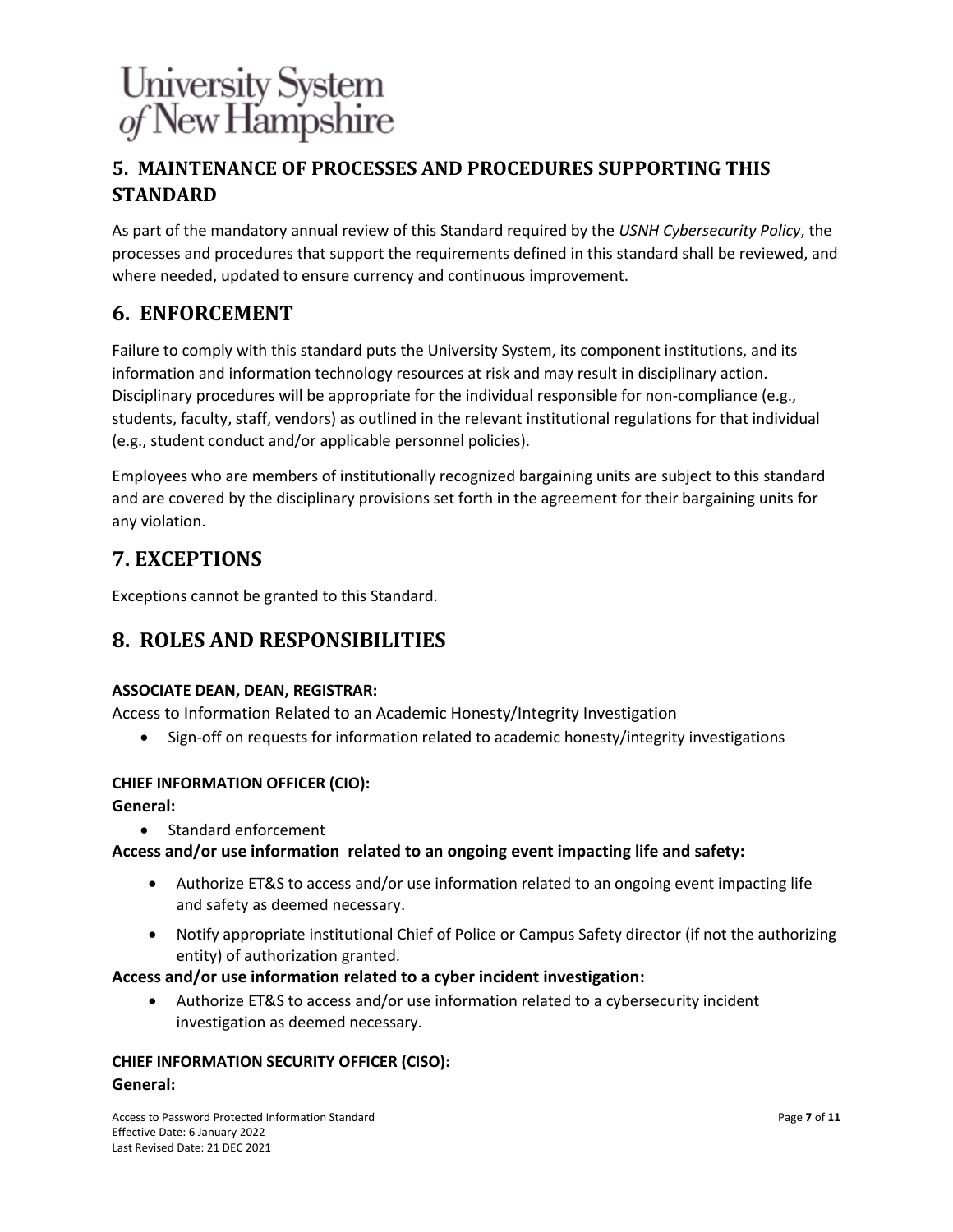- Standard enforcement
- Cybersecurity Governance, Risk & Compliance oversight

#### **Access and/or use information related to an ongoing event impacting life and safety:**

- Authorize ET&S to access and/or use information related to an ongoing event impacting life and safety as deemed necessary.
- Notify appropriate institutional Chief of Police or Campus Safety director (if not the authorizing entity) of authorization granted.

#### **Access and/or use information related to a cyber incident investigation:**

• Authorize ET&S to access and/or use information related to a cybersecurity incident investigation as deemed necessary.

#### **CHIEF OPERATIONS OFFICER (COO):**

#### **Access and/or use information related to an ongoing event impacting life and safety:**

- Authorize ET&S to access and/or use information related to an ongoing event impacting life as required.
- Notify appropriate institutional Chief of Police or Campus Safety director (if not the authorizing entity) of authorization

#### **CYBERSECURITY & NETWORKING:**

#### **Access and/or use information related to a cyber incident investigation:**

• Submit written requests approved by the USNH CIO or CISO to GRC for access to information.

#### **CYBERSECURITY GOVERNANCE, RISK, & COMPLIANCE (GRC):**

**General:**

- Collect and maintain all records regarding access to or disclosure of password-protected information requiring the involvement of ET&S is approved without community member consent.
- Verify all records regarding access to or disclosure of password-protected information requiring the involvement of ET&S is approved without community member consent; contain the following information:
	- o The type of password-protected information requested
	- $\circ$  A description of the password-protected information that was accessed or disclosed
	- o The justification for the access or disclosure
	- o The designated approver(s) name(s)
	- o Documentation supporting all required approvals
	- o Any notifications sent to the community member
	- o Maintain detailed audit trail of all requests for password-protected information requests.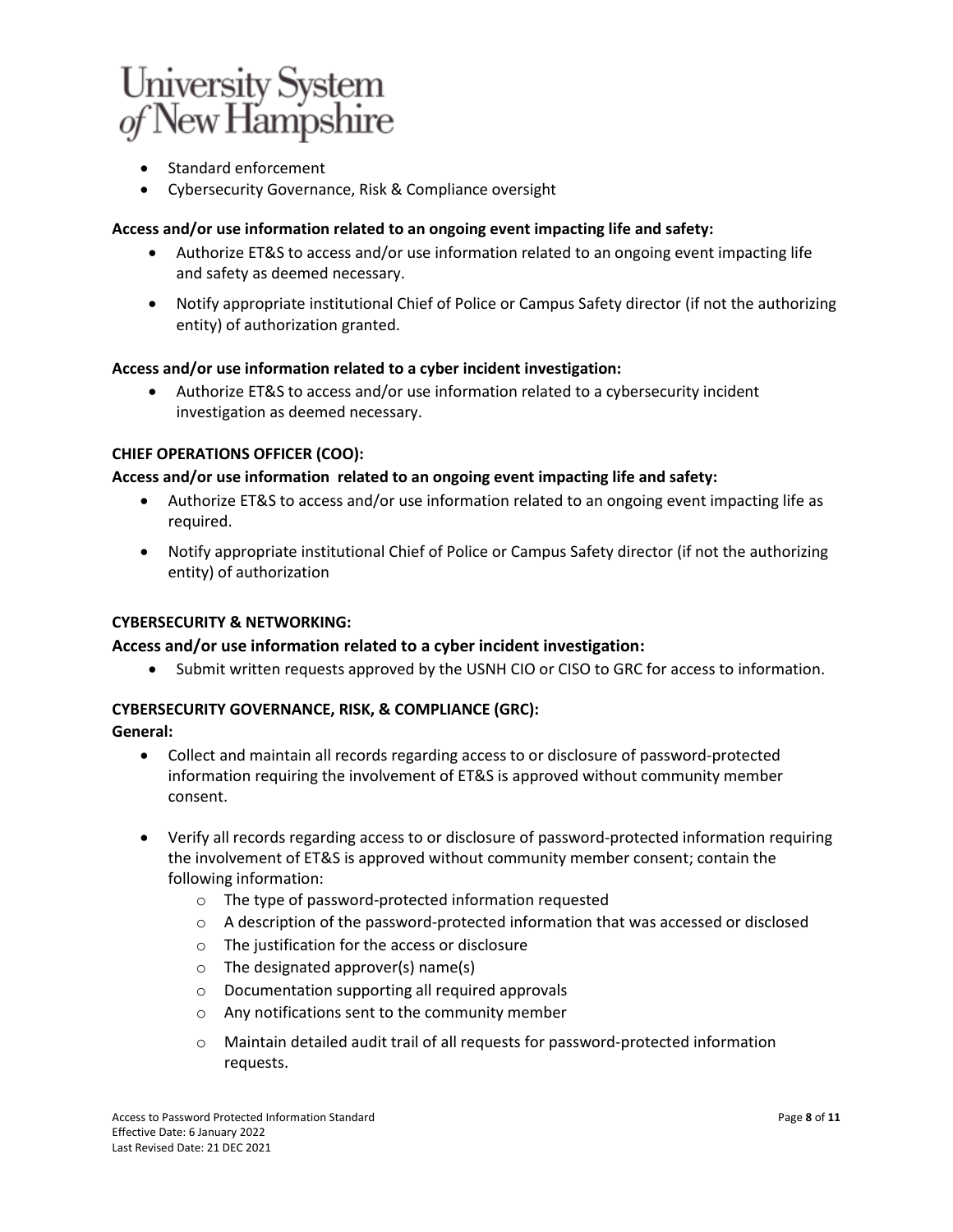# **Access requests relating to a subpoena, court order, search warrant, legal holds & conduct investigation, and Freedom of Information Act/Right to Know requests:**

- Receive GCO vetted requests and identify the appropriate team within ET&S to coordinate fulfillment of request
- Provide a single point of contact within ET&S for the GCO and/or HR.
- Ensure proper and timely handling within ET&S
- Facilitate and coordinate ET&S service lines to access and retrieve the required information as needed.

#### **Access to Personal Information for Deceased Community Members**

- Receive access to password-protected information requests and verify the following information:
	- o The name of the deceased community member and requestor.
	- o The relationship of the requester to the deceased community member
- Submit death certificate and/or related documentation to the GCO for validation before proceeding with the request.
- Collaborate with GCO and HR to determine the appropriate course of action regarding identifying deceased community member's next of kin or estate executor if not already on file.
- Coordinate the provision of the information with the appropriate ET&S service lines.
- Request management review of the appropriate administrative, academic, or business unit before releasing information as deemed necessary.

## **Access and/or use information related to an ongoing event impacting life and safety and cybersecurity incident investigation:**

• Receive and maintain records of any emergency information access and use authorized during the event from the ET&S emergency response representative.

#### **Access and/or use information related to a cybersecurity incident investigation:**

- Coordinate approval between the requesting ET&S service line and the USNH CIO or CISO
- Document all granted requests for access to password-protected information, including:
	- o Who made the request
	- o The justification for the request
	- $\circ$  Who approved the request, when it was approved, and evidence of the approval
	- $\circ$  Whom the access was granted to and what specific information they were allowed to access
	- o When access was granted and revoked

#### **Access requests to take down publicly accessible content:**

- Coordinate fulfillment of the request and provide a single point of contact for the requester and ET&S.
- Submit petitions on behalf of the requester to access another community member's password-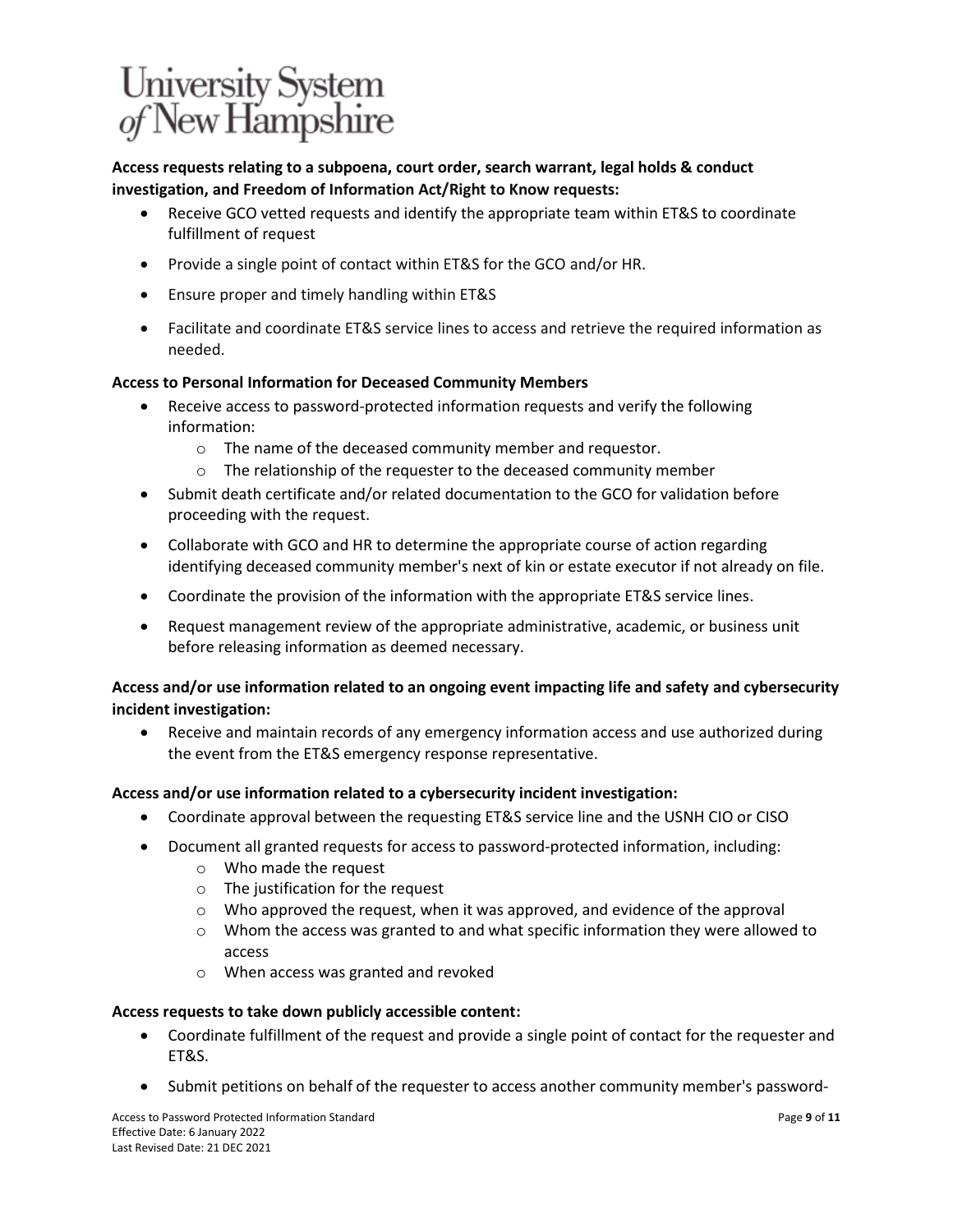protected information as needed.

- Request assistance from the GCO office on the legality of the request as needed.
- Maintain all documentation relating to requests for consent.

#### **CYBERSECURITY IDENTITY & ACCESS MANAGEMENT (IAM):**

#### **General:**

• Collaborate with other ET&S groups facilitating all types of access requests as needed.

#### **Access and/or use of password-protected information related to mission-critical business continuity**

- Vet requests
- Request and obtain required approval for requests from appropriate business units.
- Coordinate fulfillment requests
- Maintain the required audit trail for requests for password-protected information involving the IAM team.

#### **ET&S REPRESENTATIVE TO EMERGENCY RESPONSE TEAM:**

## **Access and/or use information related to an ongoing event impacting life and safety and cybersecurity incident investigation:**

- Obtain sign-off from the individual responsible for authorizing the emergency access and use.
- Perform duties as required under guidance and approval from authorizing leadership.
- Document records specifics of emergency information access/use for submission to Cybersecurity GRC.
- If needed, notify the appropriate Chief of Police or, Director of Camus Safety when access or use of information is authorized in an emergency.
- Act as the primary point of contact between ET&S and the emergency response team for the duration of the event.

#### **HUMAN RESOURCES, TITLE IX OFFICE DIRECTOR, STUDENT CONDUCT DIRECTOR:**

- Request access to password-protected information needed for an investigation.
- In collaboration with the USNH GCO, determine all access, notification, and confidentiality requirements for requests related to conduct investigations as needed.

#### **INSTITUTIONAL CHIEFS OF POLICE AND INSTITUTIONAL CEO:**

• Authorize ET&S to access and/or use information during an emergency.